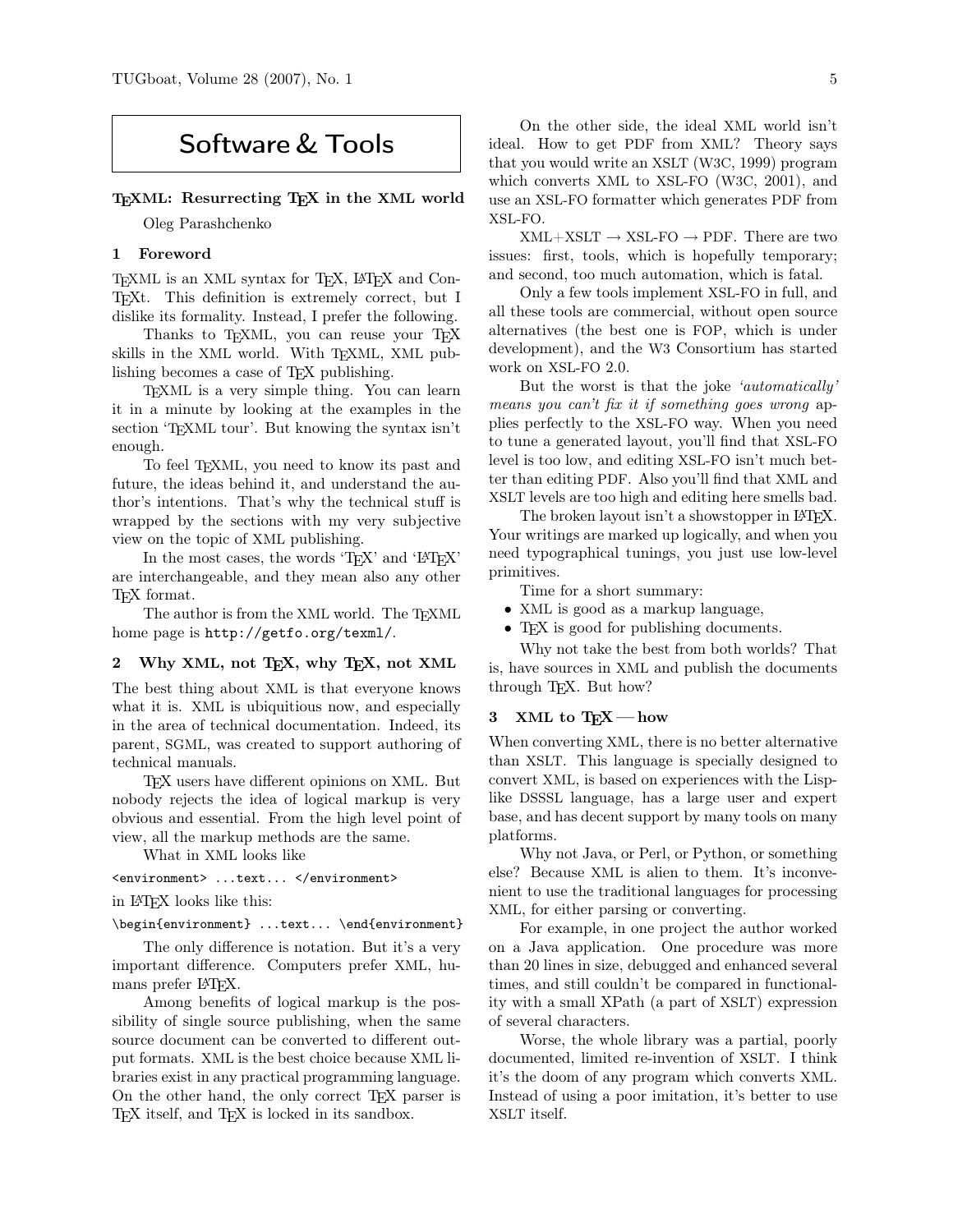The knowledgeable reader can say that XSLT is a language to convert from XML to XML, not from XML to TEX, and ask if XSLT is still so great to generate TEX.

No, I have to answer, converting XML directly to TEX is nightmare. XSLT is very weak and unbelievably verbose in working with strings, but that's what is required when generating TEX code.

What is expected from a T<sub>EX</sub> code generator:

- escaping special T<sub>E</sub>X characters (for example '<' to '\ $\lt'$ ' or, better, to '\textless{}');
- disjoining ligatures ('---' isn't the long dash in XML, the long dash is the symbol  $'$ —');
- mapping from Unicode characters to L<sup>AT</sup>FX sequences;
- avoiding empty lines, which start a new paragraph in TEX.

And there are common errors when generating TEX code. (See bug databases for such projects as db2latex (Casellas and Devenish, 2004), dblatex (Guillon, 2006) and others.)

- Opening or closing brace is forgotten. <i>some</i> text  $\rightarrow$  {\it some text instead of {\it some} text. 1
- No space after the command name. {\itsome} text
- Space instead of braces. here is<i> some</i> text  $\rightarrow$  here is{\it some} text instead of here is{\it{} some} text

If you write a TEX code generator, you should pay attention to everything. You need accuracy and patience, and the work isn't trivial. Therefore you'd prefer to delegate TEXification from your program to something else.

TEXML is the best and probably the only candidate. You create XML, which is much easier, and then a T<sub>E</sub>XML processor converts T<sub>E</sub>XML to T<sub>E</sub>X.

Short summary:

- XSLT is the best tool for converting XML to XML,
- it's better to delegate T<sub>E</sub>X code generation.

That's why we have T<sub>EXML</sub>, an XML syntax for TEX/LATEX/ConTEXt. Conversion from XML to TEX consists of two steps:

- an XSLT program converts XML to T<sub>E</sub>XML, and
- a TEXML processor converts TEXML to TEX.

TEXML is an XML language with just a few tags, and converting XML to XML is the specialization of XSLT; therefore you need only basic knowledge of XSLT to convert XML to TFX.

#### 4 TEXML tour

The T<sub>E</sub>XML markup language is minimalistic. Most of the time, you use only three elements: cmd, env and group (the other elements are pdf, math, dmath, ctrl, spec and TeXML).

To get accustomed to T<sub>EXML</sub>, it's enough to learn the examples presented in this section. The original paper by Douglas Lovell (Lovell, 1999) is also a good introduction, but it's out of date. For a detailed description of contemporary T<sub>E</sub>XML, consult the T<sub>E</sub>XML specification (Parashchenko, 2006b).

Installation and usage instructions are on the TEXML home page: http://getfo.org/texml/. A pleasant feature is that it's enough to unpack the distribution package to use TEXML. The installation procedure isn't required, it's for convenience only.

#### 4.1 Simple TEXML file

An example of a simple T<sub>EXML</sub> document:

<TeXML> <TeXML escape="0"> \documentclass[a4paper]{article} \usepackage[latin1]{inputenc} \usepackage[T1]{fontenc} </TeXML> <env name="document"> I'm not afraid of the symbols  $\hat{ }$ ,

\$, > and others.

```
</env>
</TeXML>
```
The result of conversion to T<sub>E</sub>X is the L<sup>AT</sup>E<sup>X</sup> document:

```
\documentclass[a4paper]{article}
\usepackage[latin1]{inputenc}
\usepackage[T1]{fontenc}
```
\begin{document}

I'm not afraid of the symbols  $\{\hat{\ }$ , \textdollar{}, \textgreater{} and others. \end{document}

This example demonstrates:

- the root element is TeXML,
- TFX special symbols are escaped automatically,
- it's possible to disable escaping.

By the way, while preparing the original LAT<sub>EX</sub> example, I made two errors:

- '\textgreater' instead of '\textgreater{}'  $(result - no space after the symbol '>'),$
- '\^' instead of '\^{}' (result—the circumflex over the comma instead of the symbol '^'). TEXML saves me from such basic errors.

<sup>&</sup>lt;sup>1</sup> In production we might use \textit{...}, but for illustrative purposes here I use  $\{\iota : \ldots\}$ .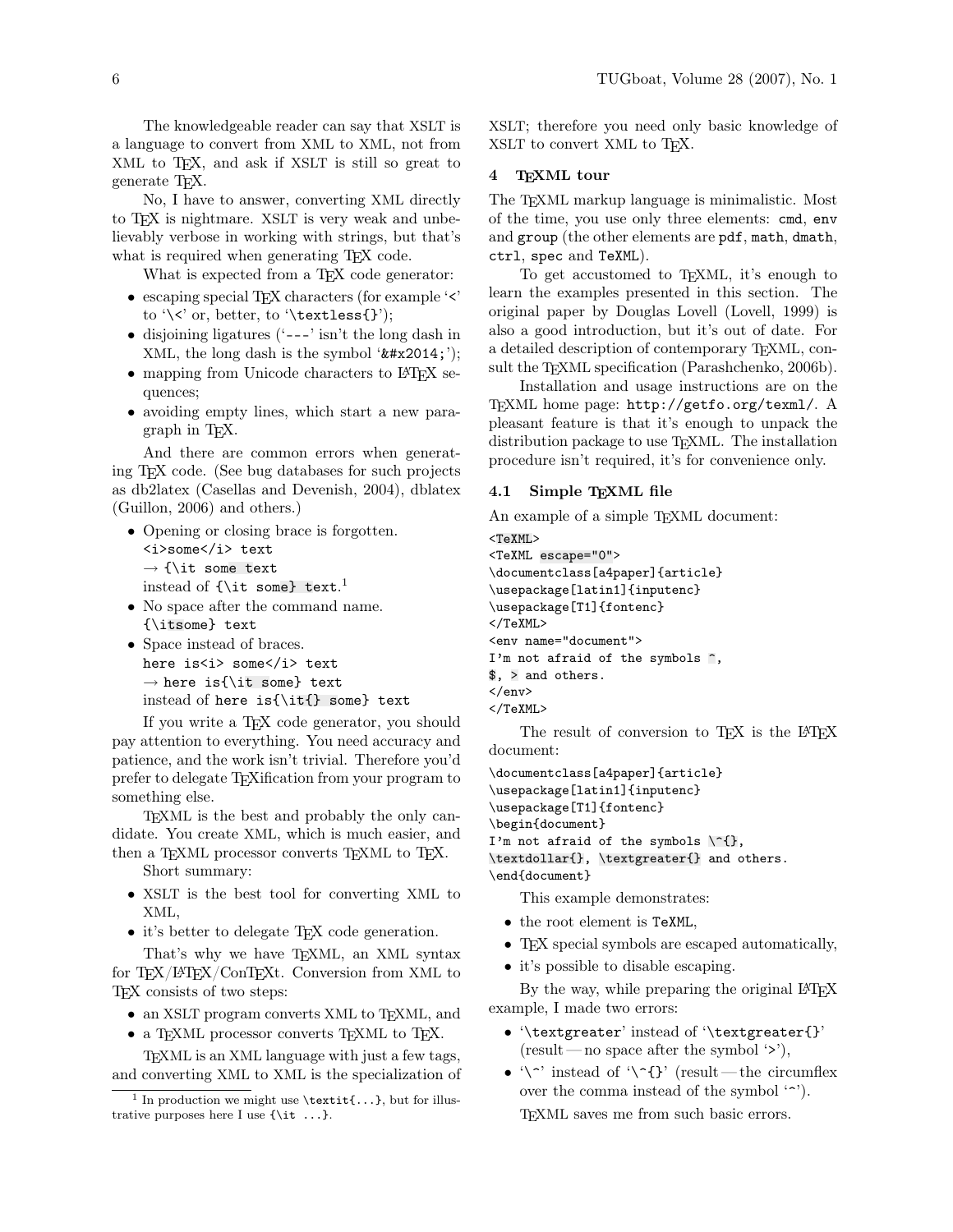Disabling escaping is not recommended. Usually it's a misuse of TEXML. But to keep examples simple, I do use it for creating the L<sup>AT</sup>EX header.

## 4.2 More TEXML

This document uses more TEXML elements:

```
<TeXML>
<cmd name="documentclass">
   <opt>a4paper</opt>
   <parm>article</parm>
</cmd>
 ....
<env name="document">
  Hello, <group><cmd name="it"/>World</group>!
</env>
</TeXML>
```
After converting to TEX, the result is:

```
\documentclass[a4paper]{article} ....
\begin{document}
Hello, {\it{}World}!
\end{document}
```
This example demonstrates the three most often used T<sub>E</sub>XML elements:

- cmd creates a LAT<sub>F</sub>X command,
- env creates a LATEX environment,
- group creates a L<sup>AT</sup>FX group.

The example also demonstrates how to create the LATEX header using regular TEXML instead of disabling escaping.

## 4.3 Better layout

This example demonstrates how to tune the layout of a generated LATEX code. The result can be made indistinguishable from code written by a human.

In the last example, we got the following LAT<sub>EX</sub> document:

```
\documentclass[a4paper]{article} ....
\begin{document}
Hello, {\it{}World}!
\end{document}
```
A better code layout is:

\documentclass[a4paper]{article} .... \begin{document} Hello, {\it World}! \end{document}

The source T<sub>EXML</sub> code uses the attributes nl2 and gr to tune the layout: <TeXML>

```
<cmd name="documentclass" nl2="1">
  <opt>a4paper</opt>
  <parm>article</parm>
</cmd>
```

```
....
  <env name="document">
    Hello, <group>
     <cmd name="it" gr="0"/>World</group>!
  </env>
</TeXML>
```
## 4.4 PDF literal strings

Let's start with the following LATEX code:

```
\documentclass{article}
\usepackage[T2A]{fontenc}
\usepackage[koi8-r]{inputenc}
\usepackage{hyperref}
\begin{document}
\section{
Заголовок
(Title)}
Текст
(Text)
\end{document}
```
The code looks fine, but due to the Russian letters, LAT<sub>F</sub>X raises the errors:

```
Package hyperref Warning:
   Glyph not defined in PD1 encoding,
(hyperref) removing '\CYRZ' on input line 6.
```
For the document above, the solution is to use \usepackagep[unicode]{hyperref}

But this solution is not generic. For example, for CJK text, it fails with some obscure error like:

! Incomplete \ifx; all text was ignored ...

I prefer the universal solution that uses Unicode strings for the PDF names:

```
\documentclass{article}
\usepackage[T2A]{fontenc}
\usepackage[koi8-r]{inputenc}
\usepackage[unicode]{hyperref}
\begin{document}
\section{\texorpdfstring{
Заголовок
(Title)
}{\004\027\004\060\004\063\004\076\004\073
\004\076\004\062\004\076\004\072\000\040\0
00\050\000\124\000\151\000\164\000\154}}
\operatorname{Text} (Text)
\end{document}
```
Comparing to the previous example, I use

- the option unicode for the package hyperref,
- the command texorpdfstring to assign the name for the PDF bookmark entry.

The content of texorpdfstring is created by the TEXML command pdf:

```
<cmd name="section">
  <parm>
    <cmd name="texorpdfstring">
      <parm>Заголовок (Title)</parm>
      <parm><pdf>Заголовок
(Title)</pdf></parm>
    \langle / cmd\rangle</parm>
</cmd>
```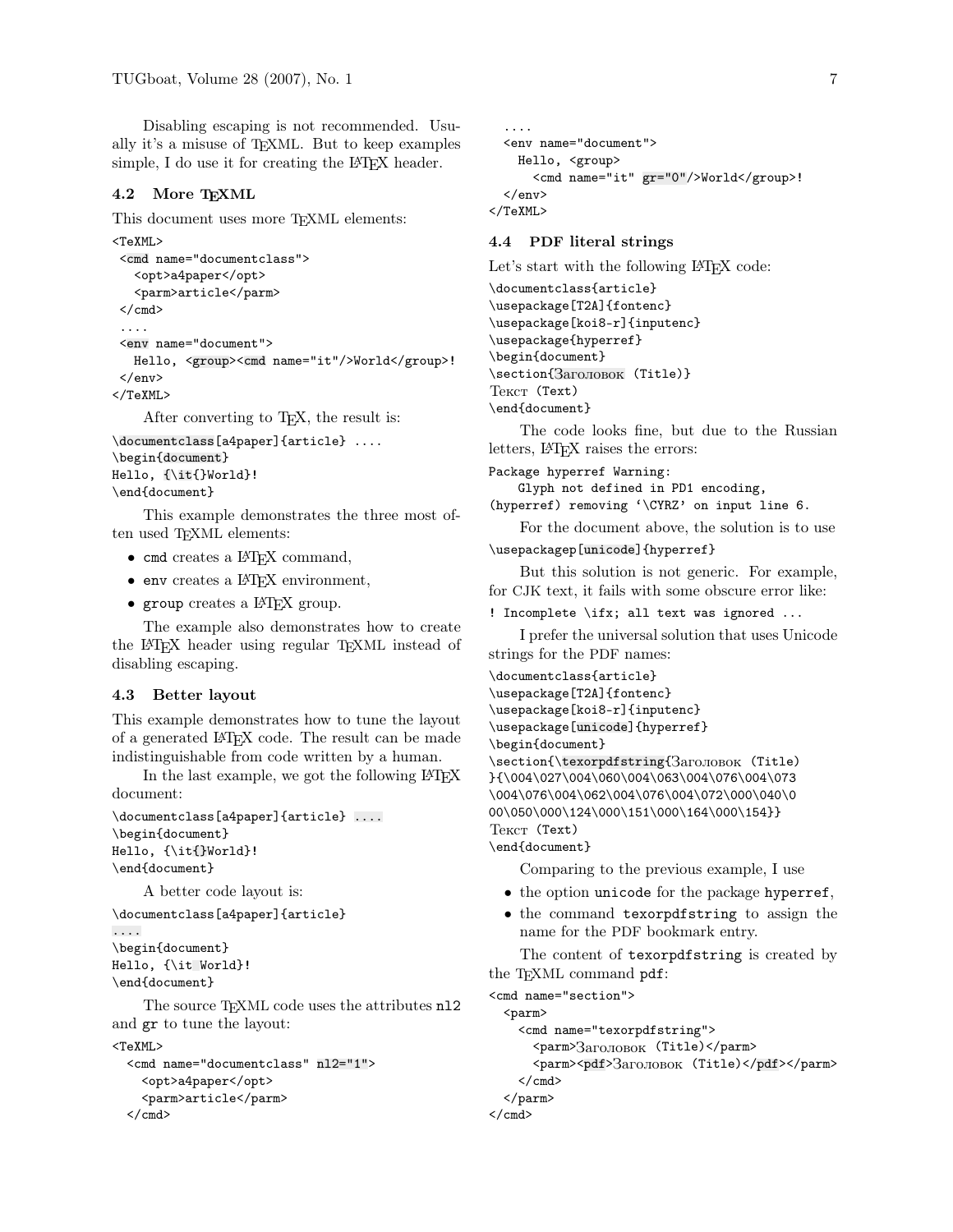# 4.5 Encodings

Consider T<sub>EXML</sub> with the Russian letters:  $<$ TeXML> $T_{\rm CKCT}$  $<$ /TeXML>

Default translation to LAT<sub>EX</sub> produces:

\cyrchar\cyrT{}\cyrchar\cyre{}\cyrchar....

The result is correct, but those who speak Russian prefer to see the real Russian letters instead of TEX commands.

To achieve this, specify the desired output encoding to the TEXML processor using the command line option --encoding (or -e). When the output encoding is, for example, koi8-r, the result is: Текст

## 4.6 ASCII output

The following LAT<sub>EX</sub> document contains the phrase 'Hello, World!' written in Chinese:

```
\documentclass{article}
\usepackage[encapsulated]{CJK}
\usepackage{ucs}
\usepackage[utf8x]{inputenc}
\begin{document}
\begin{CJK}{UTF8}{cyberbit}
世界, 你好!
\end{CJK}
\end{document}
```
LATEX successfully compiles this document. But imagine:

- you've got a problem with a CJK or other nonlatin document,
- latin documents don't have this problem, so
- you want to ask for help.

To get help, you should provide a minimal example to reproduce the problem. Unfortunately, in many cases, your non-ASCII text will be corrupted.

Luckily, T<sub>F</sub>X provides ASCII sequences to encode non-ASCII bytes. With the command line flag --ascii (or -a), the TEXML processor uses ASCII sequences. For example, the above L<sup>AT</sup>FX document is written as follows:

```
\documentclass{article}
\usepackage[encapsulated]{CJK}
\usepackage{ucs}
\usepackage[utf8x]{inputenc}
\begin{document}
\begin{CJK}{UTF8}{cyberbit}
^^e4^^b8^^96^^e7^^95^^8c^^ef^^bc^^8c
^^e4^^bd^^a0^^e5^^a5^^bd^^ef^^bc^^81
\end{CJK}
\end{document}
```
## 5 History and other TEXMLs

A long long time ago a company for which I consulted had to switch from XML publishing using FrameMaker+SGML to a pure XML publishing using XSL-FO. At the same time, I joined a documentation team for a large open source project. In both cases, we needed an open source XSL-FO formatter, and we didn't find a viable tool.

I had the courage to write my own good open source XSL-FO processor. The idea was that I could build it on top of LATEX, and I thought I need only a converter from XSL-FO to TEX.

The language to use for the converter was obvious to me: XSLT. Quite soon, I found that writing valid TEX code is hard and unpleasant work. Instead, I got the bright idea that it's better to use an intermediate XML language, and even halfprototyped it.

At some moment I noticed that I had reinvented the wheel. Much earlier, Douglas Lovell presented (Lovell, 1999) his TEXML at the TUG99 conference. Unfortunately, his TEXMLLatté, a Java implementation of TEXML, was 'retired' and not available for download.

But the specification survived. I found that it was very close to my ideas and decided to countinue with the existing solution. As result, all the old TEXML documents are still valid and can be processed by my tool.

In addition to the original Java TEXML, I found processors written in Ruby (isn't available anymore) and Perl (Houser, 2001). Unfortunately, their status was 'works for the author', but I needed production quality.

That's why I started my own T<sub>E</sub>XML implementation. The choice of Python was quite arbitrary. At that time I was learning this language, and I prefer learning by doing. Now I think it was a fortunate choice, as Python is a very good compromise between popularity and speed of development and running.

The first version just worked and was without any advanced features. However, it found its users, for whom I'm very thankful. The feedback revealed that the nice layout of the generated TEX code is of much greater importance than I considered. I accepted the challenge, and since version 1.1, TEXML writes human-friendly TFX code.

I presented version 1.1 at a Russian conference (Parashchenko, 2004b), and I thought that T<sub>E</sub>XML development was finished.

Working on a real publishing project, however, I added more features to T<sub>EXML</sub>, mostly related to internationalization support. Meanwhile, I also investigated how to deal with TEX and XSLT limitations. This activity resulted in the projects sT<sub>E</sub>Xme (Parashchenko, 2004a) (TEX+Scheme) and XSieve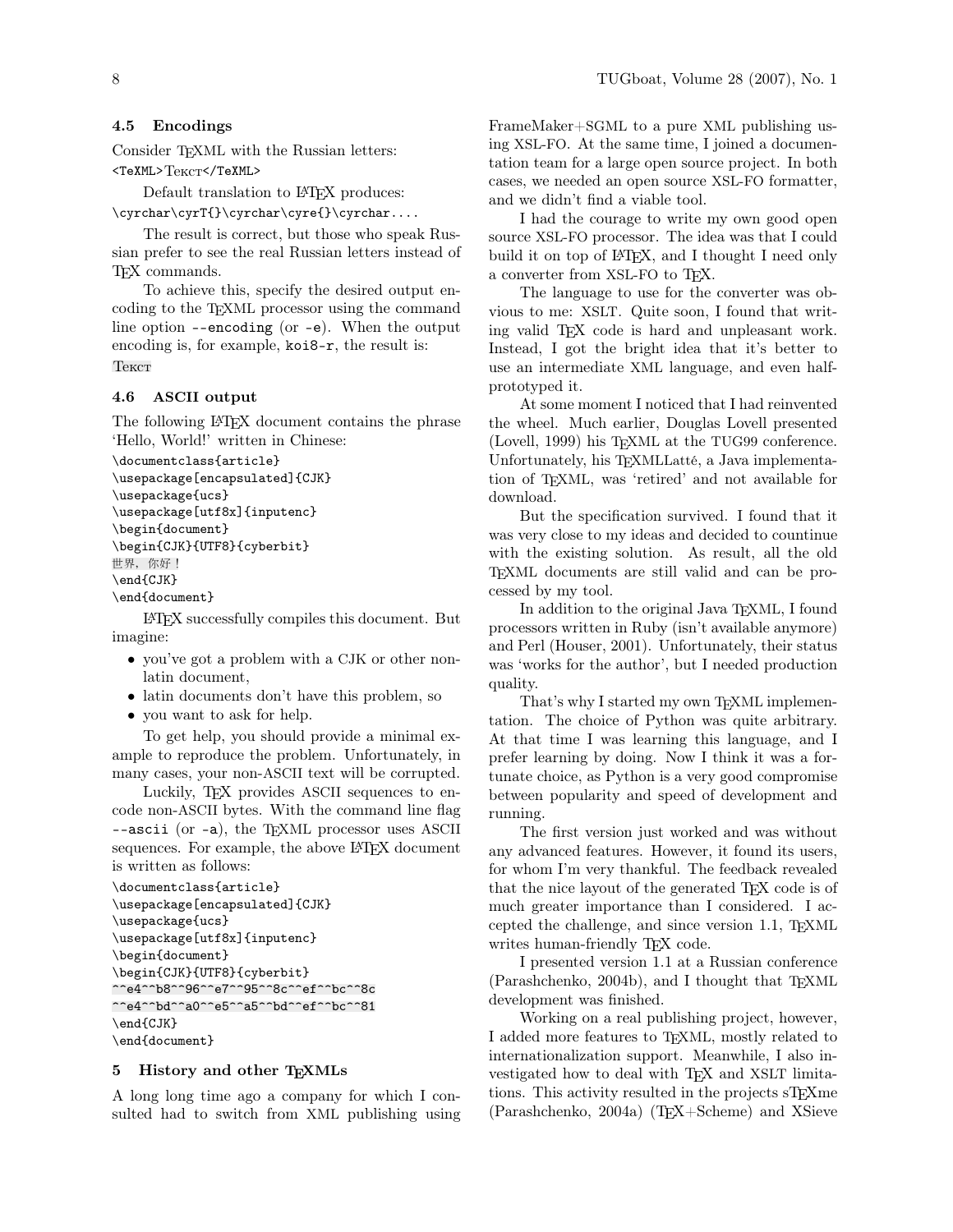(Parashchenko, 2006c) (XSLT+Scheme), one of the Google Summer of Code 2005 projects, presented at the XTech 2006 conference.

TEXML popularity grew, and I started to get contributions. One of the T<sub>E</sub>XML users, Paul Tremblay, used ConTEXt for publishing. He added Con-TEXt support to TEXML, reworked bits of TEXML code and wrote extensive documentation (Tremblay, 2005) on how to imitate XSL-FO constructions in ConT<sub>E</sub>X<sup>t</sup>. That's a must-read for those who are interesed in the topic.

In June 2006, I collected all the improvements, rewrote documentation, packed the whole as a usual Python package and released version 2.0. No bugs reported till now (March 2007).

## 6 The TEXML processor: present and future

At the moment, the only TEXML processor implementation is written by me in Python. It uses only few standard modules and therefore is portable and can be used anywhere if Python is installed.

The core of the TEXML processor is a standalone Python library, therefore T<sub>EXML</sub> functionality is available to any Python application. It might be that TEXML is available to Java programs using JPython and to .NET programs using IronPython, but checking this has low priority on my long-term TODO list.

TEXML follows the three-step approach to software development: make it work, make it correct, make it fast. TEXML is currently on the second level, 'work correct', so now it's time to improve performance. The processor works much faster than XSLT, but it can be made an order of magnitude faster yet.

The approach is to use finite automata. The current code escapes the output stream character by character. The set of loops, flags and nested conditions adds an overhead to the processing time. By comparison, with automata the only flags are the current state, the current character, and the table of state changes. Overhead per character is minimized.

The second main benefit of automata is that it would make explicit all the rules how to generate correct TEX code with nice layout. At the moment, this knowledge is hidden inside the spaghetti code, that is hard to maintain and modify.

And I'd like to improve some things. For example, the TEXML

```
<cmd name="command"/><ctrl ch="\"/>
```
is translated to

\command{}\\

I'd prefer to automatically avoid dummy groups: \command\\

Yet another benefit of using automata is that TEXML could be ported to other languages. The non-trivial TEXML logic, were it written as automata in some well-known format, such as S-expressions or XML, could be automatically translated to a code in any language.

Unfortunately, all these wonderful perspectives are for the far far future. I'm satisfied with the current state of T<sub>E</sub>XML and prefer to concentrate on other projects.

Creating automata for TEXML could be a good master thesis or even a PhD work. If you know someone who might be interested in this task, don't hesitate to mention TEXML.

## 7 Nice layouts, diff and patch

Probably you've noticed how much attention I devote to the nice layout of the generated code. But what's the benefit except aesthetic?

Before answering, I'd like to note that aesthetic appearance is indeed a benefit. You know the saying, ugly things can't fly. I believe in it. And definitely, nobody is interested in working with the intermediate ugly code which appears in many other XML-to-PDF-through-LATEX projects.

Automatically generated PDFs can't be ideal. From time to time, there are layout faults that you'd like to fix. To tune these places, you need to edit the LATEX code. When this code is ugly and bad, you might prefer to tolerate the faults instead of fixing them. On the contrary, when the code is humanfriendly, you are likely to look into the code and fix the problems.

But the main benefit of human-friendly code is that such code is also diff- and patch-friendly.

Imagine that you've fixed all the layout faults in the LATEX code. Unexpectedly, a proofreader has updated the source XML. How to generate a new PDF, both with your and the proofreader's changes? The naive user has two alternatives:

- detect what's changed in XML and repeat the changes in the LATEX code, or
- re-generate PDF and re-apply layout corrections in the LATEX code.

Both options are miserable, boring and errorprone. Open source software developers would prefer a better way using diff and patch.

- Take the initial LAT<sub>E</sub>X file, take the current version with the layout fixes, and generate a patchfile using diff.
- Generate a new PDF from the new XML.